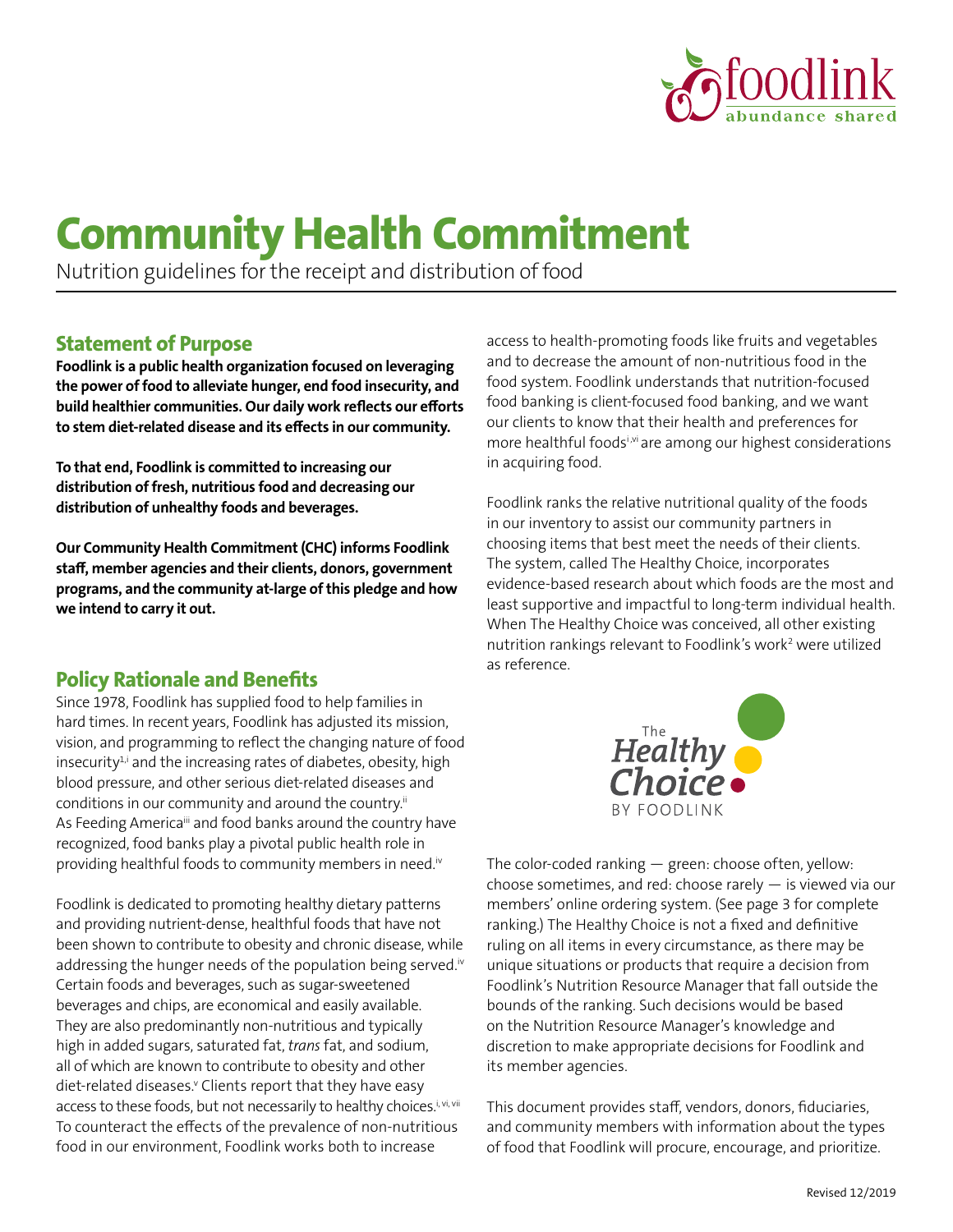It demonstrates good corporate citizenship, models responsible behavior, and will be used for communication with donors and other suppliers. Foodlink senior leadership is committed to reducing the distribution of items ranked red and increasing distribution of those ranked green.

# **Food and Beverage Inventory**

#### **a) Types Included:**

- Donated from retailers and manufacturers
- Purchased by Foodlink
- Supplied by government sources (i.e. USDA TEFAP)

#### **b) Types Excluded:**

• Heterogeneous donations

**Note:** Foodlink continuously works to improve internal systems to enable further sorting and ranking of heterogeneous donated product.

# **Reducing Distribution of Red-ranked Items**

The Dietary Guidelines for Americans 2015–2020<sup>v</sup> recommend limiting consumption of saturated fats and *trans* fats, added sugars, and sodium. Foods and beverages with high quantities of these are ranked by Foodlink in the red category.

# **Foodlink commits to:**

- Decline full pallets of sugar-sweetened beverages and candy
- Ensure meals prepared by Foodlink's Community Kitchen contain no artificial sweeteners, flavors, colors, or highfructose corn syrup
- Limit the total pounds of red-ranked items in inventory to no more than 5% of the total ranked inventory

# **Increasing Distribution of Green-ranked Items**

Foodlink's CHC and nutrition ranking are based upon evidence-based research,i, vi, vii which emphasize the importance of making the most healthful options available to consumers as often as possible.

# **Foodlink commits to:**

- Provide only fresh or frozen fruit and vegetable servings from the Foodlink Community Kitchen
- Guarantee adequate water is available for partners to choose for their clients as a healthy beverage option, and in case of emergency
- Ensure that a minimum of 95% of all food and beverage distributed by Foodlink meets the criteria of the green and yellow categories

**Mission.** To leverage the power of food to end hunger and build healthier communities.

**Vision.** We believe that the fight against hunger and the fight against poverty are one and the same. We envision a future in which food is recognized as a human right and every person is able to feed themselves and their families in dignity. Together, we work to create a more nourished, prosperous region.

# **Community Health Commitment Working Group**

Julia Tedesco, MPA, President & CEO | Terra Keller, MBA, Chief Operating Officer | Mitch Gruber, PhD, Chief Strategy & Partnerships Officer | Laura Held, MS, Nutrition Resource Manager

#### **Endnotes**

- 1. Feeding America's Hunger in America 2014 study reports that the Feeding America network provides assistance to 389 million duplicated clients each year and that 54% of client households report that at least one household member was employed in the prior year.
- 2. Nutrition rankings used to create The Healthy Choice:
	- Original Foodlink nutrition ranking, Laura Sugarwala, 2012.
	- New York State Department of Health, Division of Nutrition, Bureau of Nutrition Risk Reduction, Hunger Prevention and Nutrition Assistance Program (HPNAP), Policy and Procedure Manual, 2016: "HPNAP Guide for Making Healthy Food Selections," "Nutrition Policies," and "Minimum Food Guide for a 3-Day Pantry Package," revised 2018.
	- New York State Department of Health, Just Say Yes to Fruits & Vegetables (JSY) Healthy Pantry Initiative (2017—2018): "HPI: Choosing Foods to Nudge"
	- Feeding America, Foods to Encourage (F2E): "Broad F2E" and "Detailed F2E," July 2015, [https://hungerandhealth.feedingamerica.org/](https://hungerandhealth.feedingamerica.org/resource/foods-to-encourage-background/ ) [resource/foods-to-encourage-background/](https://hungerandhealth.feedingamerica.org/resource/foods-to-encourage-background/ )

#### **References**

i Weinfield NS, Mills G, Borger C, Gearing M, Macaluso T, Montaquila J, Zedlewski S. Hunger in America 2014, National Report Prepared for Feeding America. Available at: ht[tps://www.feedingamerica.org/research/hunger](https://www.feedingamerica.org/research/hunger-in-america)[in-america](https://www.feedingamerica.org/research/hunger-in-america)[.](http://www.resourcelibrary.gcyf.org/sites/gcyf.org/files/resources/2014/hunger-inamerica-2014-full-report.pdf) Accessed September 5, 2017.

ii Seligman, HK, Laraia, BA, Kushel MB. Food insecurity is associated with chronic disease among low-income NHANES participants. *The Journal of Nutrition*, 2010: 140.2: 304–310.

iii Feeding America's *Foods to Encourage* Background. July 2015. [https://](https://hungerandhealth.feedingamerica.org/resource/foods-to-encourage-background/) [hungerandhealth.feedingamerica.org/resource/foods-to-encourage](https://hungerandhealth.feedingamerica.org/resource/foods-to-encourage-background/)[background/](https://hungerandhealth.feedingamerica.org/resource/foods-to-encourage-background/). Accessed September 6, 2017.

iv Campbell E, Webb K, Ross M, Crawford P, Hudson H, Hecht K. Nutrition-Focused Food Banking. Discussion Paper, Institute of Medicine, Washington DC. [https://hungerandhealth.feedingamerica.org/resource/nutrition](https://hungerandhealth.feedingamerica.org/resource/nutrition-focused-food-banking/)[focused-food-banking/](https://hungerandhealth.feedingamerica.org/resource/nutrition-focused-food-banking/).

v U.S. Department of Health and Human Services and U.S. Department of Agriculture. 2015–2020 Dietary Guidelines for Americans. 8th Edition. December 2015. Available at [http://health.gov/dietaryguidelines/2015/](http://health.gov/dietaryguidelines/2015/guidelines/) [guidelines/.](http://health.gov/dietaryguidelines/2015/guidelines/)

vi Campbell E, Hudson H, Webb K, Crawford PB. Food preferences of users of the emergency food system. *J Hunger Environ Nutr.* 2011;6(2):179–187.

vii Webb K, Campbell E, Ross M, Crawford P. *Improving the Nutritional Quality of Foods Distributed to Lower-Income Families Through Emergency Food Services: A Study of Nutrition-Related Policies and Practices of Food Banks and Food Pantries.* Available at: [http://cwh.berkeley.edu/sites/](http://cwh.berkeley.edu/sites/ default/files/primary_pdfs/Improving_the_Nutritional_Quality_of_Foods) [default/files/primary\\_pdfs/Improving\\_the\\_Nutritional\\_Quality\\_of\\_Foods\\_](http://cwh.berkeley.edu/sites/ default/files/primary_pdfs/Improving_the_Nutritional_Quality_of_Foods)  [Distributed\\_to\\_Lower-Income\\_Families\\_through\\_Emergency\\_Food\\_](http://cwh.berkeley.edu/sites/ default/files/primary_pdfs/Improving_the_Nutritional_Quality_of_Foods) Services 6.12 0.pdf. Accessed January 26, 2015.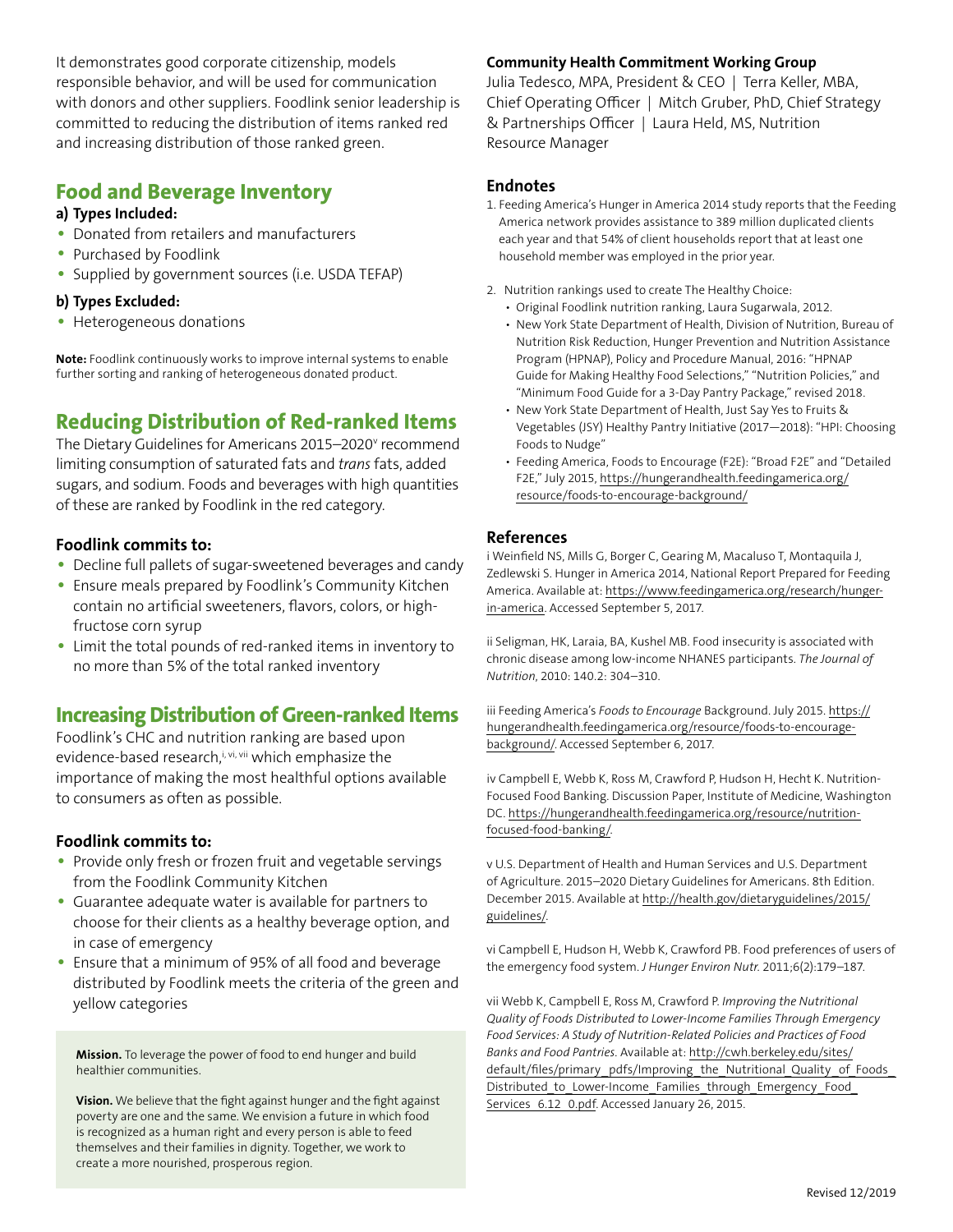

Foodlink is committed to making the healthy choice the easy choice by increasing distribution of fresh, nutritious foods and decreasing distribution of unhealthy foods and beverages.

**For ranking Foodlink product inventory and steering procurement decisions**

# **This nutrition ranking serves as a guide**

**To help our member agencies and partners choose healthy options for their clients and solicit nutritious donations from the community**

# **To help community members make healthy choices for their families**

This is a MyPlate-focused guide that ranks common foods within the five MyPlate categories: Fruits, Vegetables, Grains, Protein, and Dairy. This ranking also tackles nutrition content for other products that do not fit within the MyPlate confines.



Particular attention is paid to sugar, sodium, saturated fat, and *trans* fat content, which, when consumed in excess, can contribute to diet-related diseases, such as obesity, high blood pressure, and heart disease.

# **CHOOSE OFTEN**

#### *Most nutritious, such as:*

- Fresh fruits and vegetables
- Canned beans and vegetables with no salt added
- Whole grains
- Lean meats
- Milk, low-fat or non-fat, unflavored

#### **CHOOSE SOMETIMES**

#### *Moderately nutritious, such as:*

- Canned beans and vegetables with ≤140mg sodium/serving
- Refined grains
- Whole or ground meats <90% lean
- Flavored milk, low-fat or non-fat

# **CHOOSE RARELY**

#### *Least nutritious, such as:*

- Canned beans and vegetables with >140mg sodium/serving
- Canned fruit in syrup
- High-sodium processed meats, such as ham, bacon, sausage
- Flavored milk, 2% or higher
- Mixed meals, such as macaroni and cheese
- Candy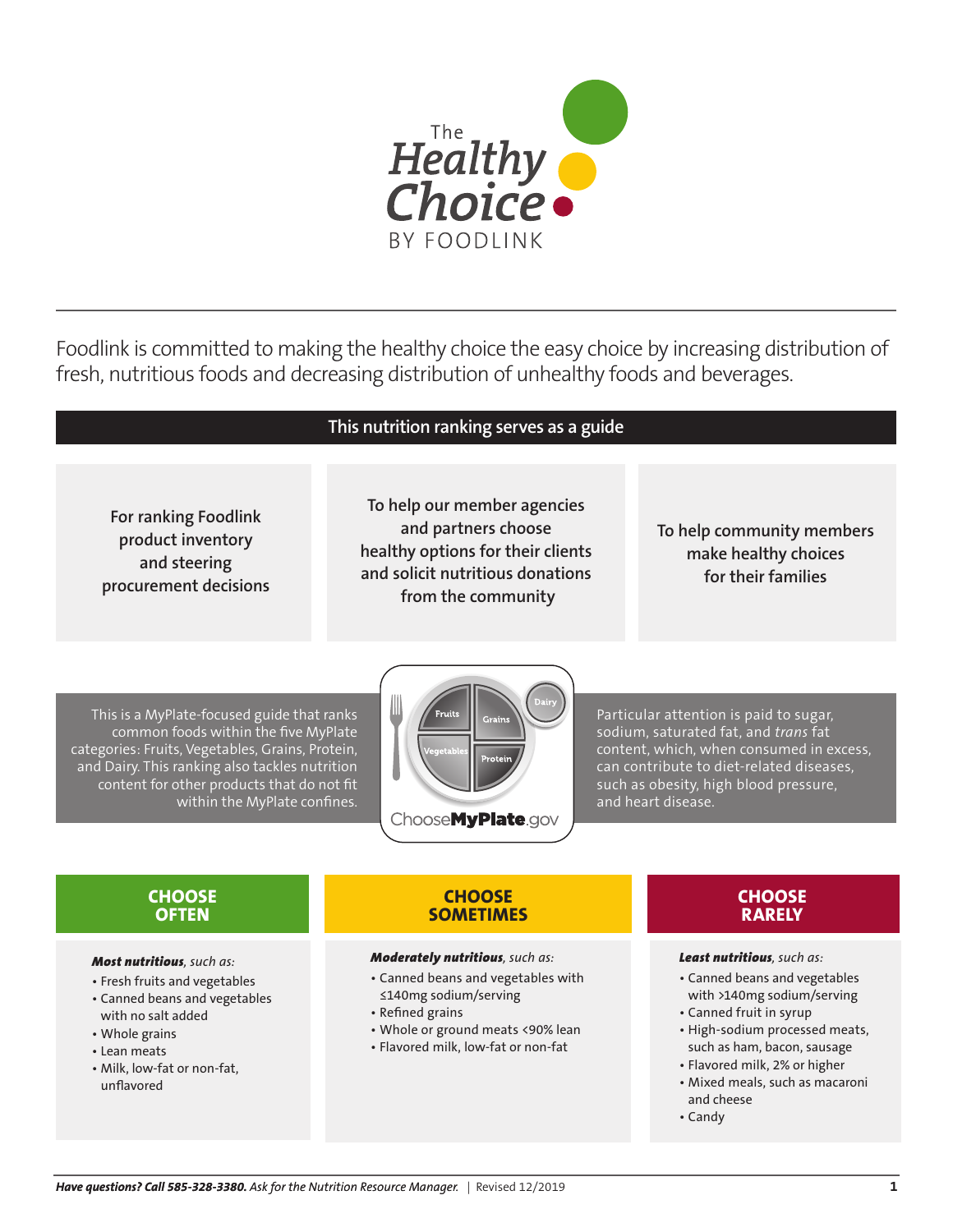



**VEGETABLES**

- **• Fresh,** including value-added processed
- **Frozen with no added sugar or sauce**

**CHOOSE OFTEN**

**• Canned or jarred with no salt added**

#### **CHOOSE SOMETIMES**

- **100% juice**
- **Canned or jarred with ≤140mg sodium/serving**
- **Frozen with added salt or sauce and ≤140mg sodium/serving**
- **Dried/dehydrated with no salt added,** including mashed potato flakes

# **CHOOSE RARELY**

- **• Canned or frozen with added salt or sauce and >140mg sodium/servin**g
- **Canned or jarred in heavy syrup or light syrup,** e.g. yams
- **Dried/dehydrated with salt added,**  including flavored mashed potato flakes and au gratin potatoes
- **• Breaded or fried**

**TIP:** Canned vegetables with added salt (sodium) can be part of a healthy diet. When possible, choose No Salt Added. When not possible, rinse canned vegetables off thoroughly in a strainer/colander to greatly reduce sodium intake.



**TIP:** Due to overconsumption, especially by children, 100% juice, canned fruit in 100% juice, unsweetened applesauce, and dried fruit, which have a high concentration of natural sugar, are listed as Yellow instead of Green, despite being packed with important vitamins and minerals.

In 2019, Healthy Eating Research group released the following recommendation for children and juice:

- **Infants less than 12 months** old should not consume juice.
- **Children ages 1 3** should consume no more than ½ cup (4 ounces) of 100% juice per day.
- **Children ages 4 5** should consume no more than ¾ cup (6 ounces) of 100% juice per day.

These amounts are upper limits, not minimum requirements.

For more information, see: [HealthyDrinksHealthyKids.org](http://HealthyDrinksHealthyKids.org)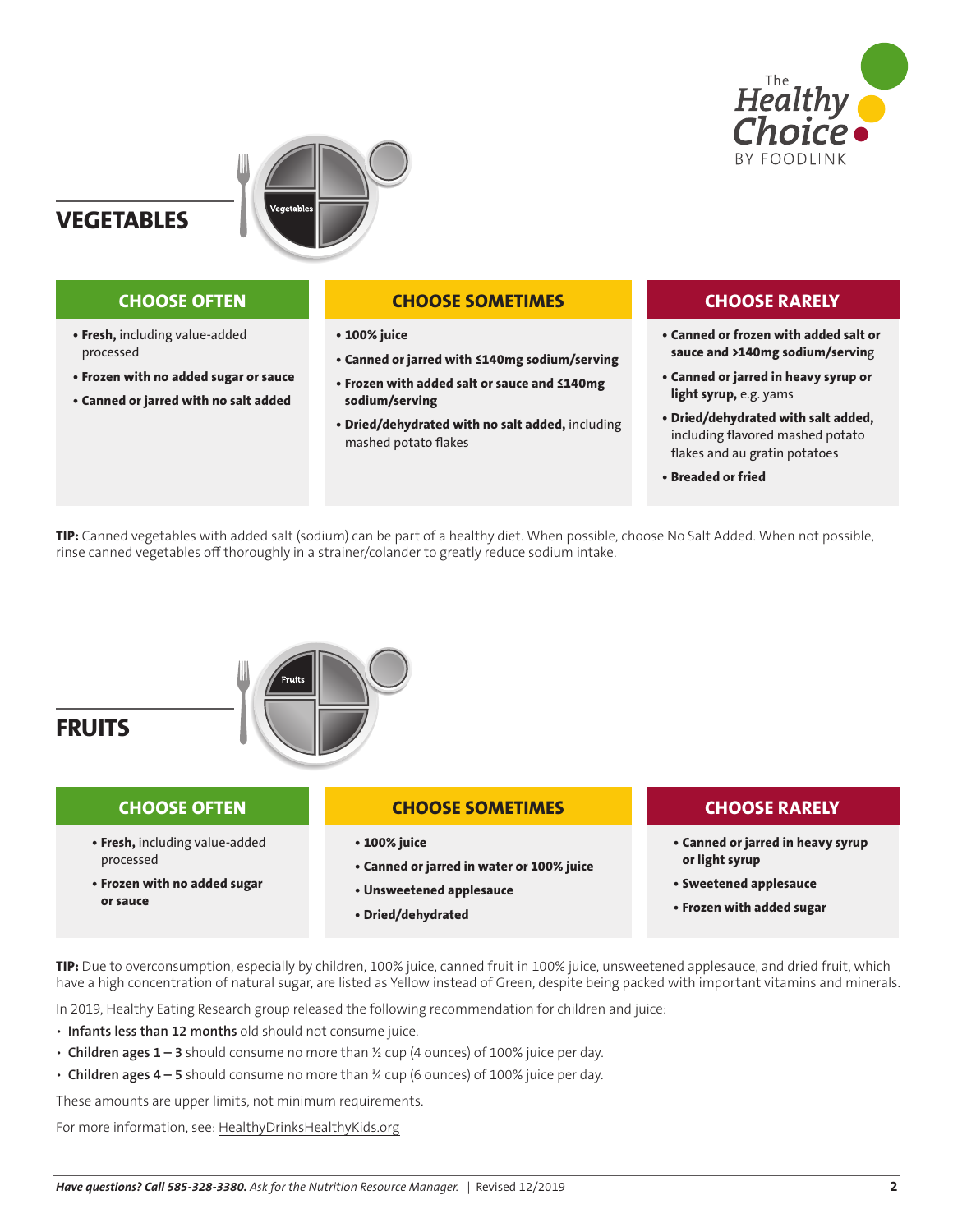

# **PROTEIN**



- **• Dry beans and lentils**
- **Canned beans with no salt added**
- **Lean, high protein meats** – fresh or frozen
- no breading or added seasoning containing salt or sodium Includes:
- chicken (no packages with just wings)
- turkey
- beef (no oxtails or ribs)
- venison
- buffalo
- pork (no ribs, ham hocks)
- **Ground beef and ground turkey ≥90% lean**
- **Fish and shellfish**
- **Canned tuna, chicken, salmon packed in water**
- **Eggs**
- **Tofu, tempeh**
- **Nuts and seeds with no salt or seasoning added**
- **Peanut butter, sunflower butter, almond butter, natural with no added salt, sugar, or oil**

# **CHOOSE OFTEN CHOOSE SOMETIMES CHOOSE RARELY**

- **Canned beans with ≤140mg sodium/serving**
- **Peanut butter, sunflower butter, almond butter with added salt, sugar or oil**
- **Canned tuna, chicken, salmon packed in oil**
- **Whole or ground meats <90% lean**
- **Breaded or seasoned meats with ≤140mg sodium/serving,** e.g. nuggets, tenders
- **Luncheon/deli meats with ≤140mg sodium/ serving**
- **Canned pork or other meat with ≤140mg sodium/serving**

- **• Canned beans with >140mg sodium/serving**
- **Ham**
- **Spam**
- **Bacon**
- **Sausage**
- **Hot dogs**
- **Pepperoni**
- **Luncheon/deli meats >140mg sodium/serving**
- **Breaded or seasoned meats with >140mg sodium/serving,** e.g. nuggets, tenders
- **Canned ham, hash**
- **Canned pork or other meat with >140mg sodium/serving**
- **Canned stew, chili, beef ravioli,** etc.
- **Nuts and seeds with salt or seasoning added**

**TIPS:** Canned beans with added salt (sodium) can be part of a healthy diet. When possible, choose No Salt Added. When not possible, rinse canned beans off thoroughly in a strainer/colander to greatly reduce sodium intake.

To be considered an adequate protein source, canned stew, chili, beef ravioli, etc. must contain ≥7g protein/serving.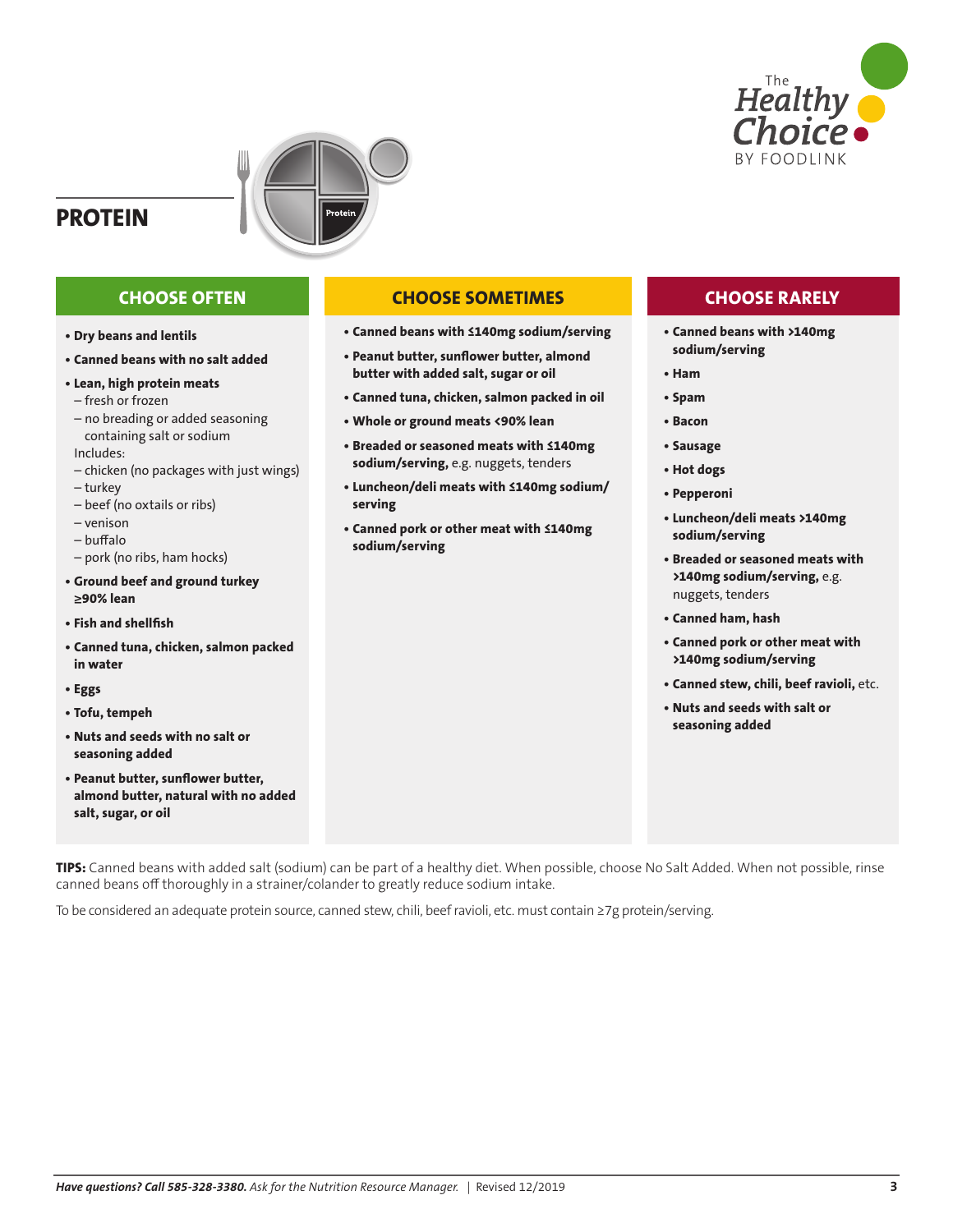





# **CHOOSE OFTEN**

#### **• Whole grains**

- $-$  brown rice  $-$  bulgur wheat
- wild rice quinoa
- barley whole wheat flour
- oats/plain buckwheat oatmeal

#### **• Whole wheat pasta**

#### **• Whole grain breads**

- bread bagels
- rolls pita
- whole grain pancake mix
- **Whole grain cereal with ≤6g sugar/ dry ounce**

#### **CHOOSE SOMETIMES**

- **Refined grain (not whole grain) products** – bread
	- white rice
	- pasta
	- egg noodles, etc.
- **Refined grain pancakes/waffles,** mix and pre-made
- **Refined grain cereal with ≤6g sugar/ dry ounce**

# **CHOOSE RARELY**

- **• Mixed grain meals,** e.g. Mac 'n Cheese, Rice-A-Roni, Pasta Roni
- **Biscuits,** mix and pre-made
- **Whole or refined grain cereal with >6g sugar/dry ounce**
- **Flavored oatmeal**
- **Grain-based desserts and snacks,**  e.g. cakes, cookies, muffins

**TIPS:** A whole grain product must have a whole grain (e.g. whole wheat flour, whole grain oats) as the first ingredient.

Although flavored oatmeal is a whole grain food, it contains a significant amount of added sugar (typically around 13g/serving). A healthier alternative is to use plain oats/oatmeal and add flavor with, for example: fresh fruit, cinnamon, peanut butter, or a small amount of jam or maple syrup.



# **CHOOSE OFTEN**

- **• Milk, low-fat (1%) or non-fat (skim), unflavored**
- **Yogurt, low-fat or non-fat**
- **Cheese and cottage cheese, low-fat or non-fat**
- **Fortified milk substitute, e.g. soy, almond: plain, regular, unsweetened, or unsweetened vanilla**

# **CHOOSE SOMETIMES**

- **• Milk, 2% or higher, unflavored**
- **Flavored milk, low-fat or non-fat**
- **Yogurt, NOT low-fat or non-fat,** including granola mix-ins
- **Cheese and cottage cheese, NOT low-fat or non-fat**
- **Cream cheese and sour cream, low-fat or non-fat**
- **Fortified milk substitute, flavored or sweetened**

# **CHOOSE RARELY**

- **• Flavored milk, 2% or higher**
- **Half & Half and cream**
- **Yogurt with cookie or candy mix-ins**
- **2% or higher sour cream and cream cheese**
- **Butter**
- **Cheese product,** e.g. spray cheese, Cheez Whiz
- **Whipped cream/topping**
- **• Ice cream/frozen dessert**

**TIPS:** Milk can be fresh or shelf-stable.

Plant-based milk/beverage, such as soy milk, should contain at least 8g of protein per 8 oz. serving in order to adequately substitute for dairy milk.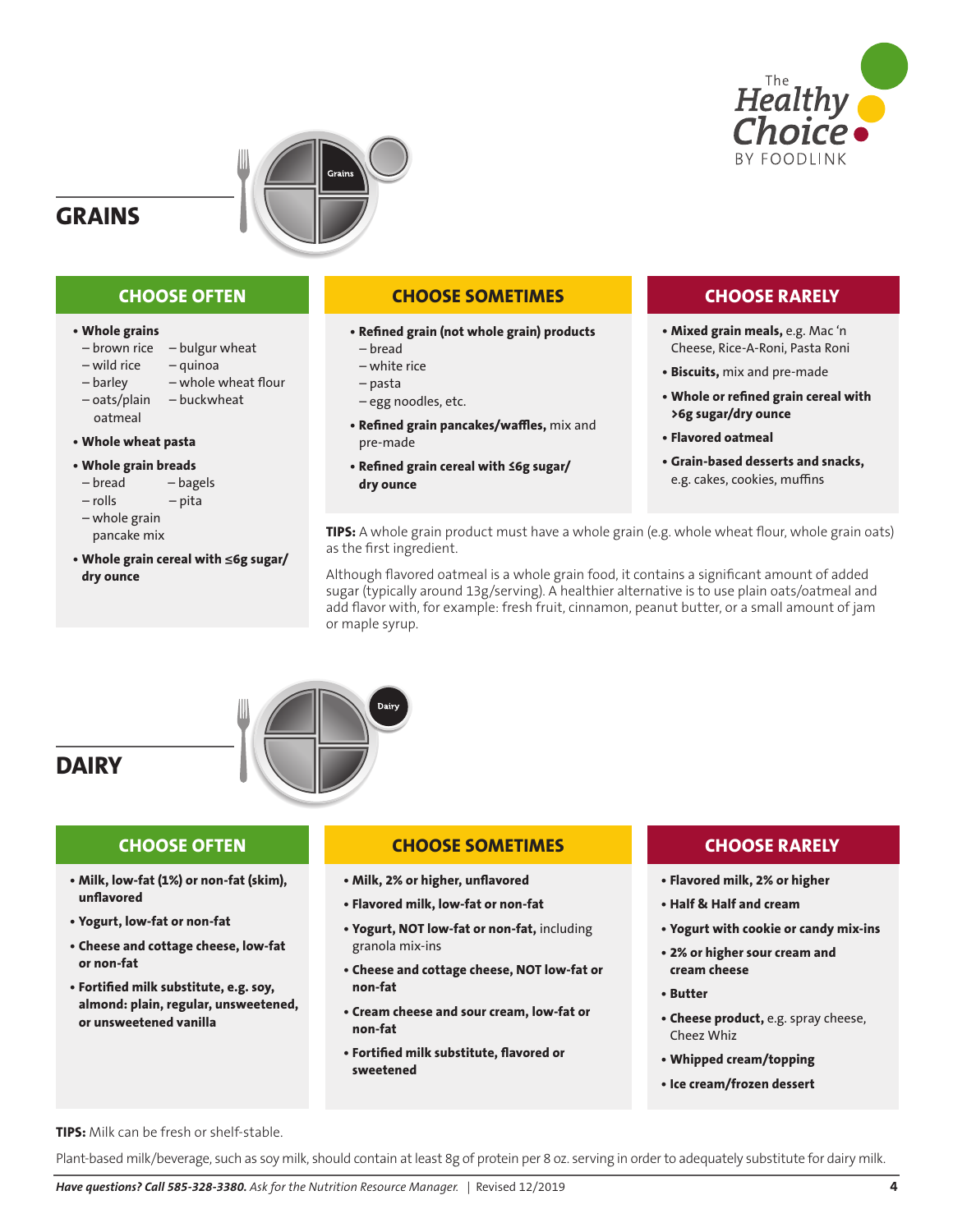

# **MIXED MEALS & SOUPS • Ramen • Lunchables • Au gratin potatoes • Mixed meals and soups with >140mg sodium/ serving • Mixed meals and soups with ≤140mg sodium/serving CHOOSE OFTEN CHOOSE SOMETIMES CHOOSE RARELY**

**TIP:** Mixed meals and soups are high in sodium/salt. Due to their convenience, they can be consumed more often than is healthful. Whenever possible, choose whole foods to create a meal from scratch.

# **CONDIMENTS, SAUCES, DRESSINGS, FOOD PREP INGREDIENTS, SPICES**

| <b>CHOOSE OFTEN</b>                     | <b>CHOOSE SOMETIMES</b>                             | <b>CHOOSE RARELY</b>                 |                                 |
|-----------------------------------------|-----------------------------------------------------|--------------------------------------|---------------------------------|
| • Hummus                                | • Oil                                               | • Salt                               | • Other sauces                  |
| • Vinegars                              | • Honey mustard                                     | • Sugar                              | • Pancake syrup                 |
| • Mustard, yellow or brown              | . Vinegar-based salad dressing, not creamy          | • Gravy                              | • Dessert topping,              |
| • Herbs and spices, including mixtures  | . Low-fat or fat-free salad dressing, can be        | • Ketchup                            | sauce, syrup,<br>frosting       |
| with no sodium (e.g. Italian seasoning) | creamy                                              | • Hot sauce                          | • Creamy salad                  |
| • Whole grain flour                     | • Tomato sauce, paste or salsa                      | • Soy sauce                          | dressing, not low-              |
|                                         | • Low-sodium soy sauce                              | • Mayonnaise                         | fat or fat-free                 |
|                                         | . Refined grain flour, e.g. white all-purpose flour | • Pickles, olives                    | • Herb and spice                |
|                                         |                                                     | • Butter, margarine                  | mixtures<br>with sodium,        |
|                                         |                                                     | • Cheese sauce,<br>including alfredo | e.g. taco or Cajun<br>seasoning |

**TIPS:** Many condiments and sauces are high in fat, sodium, and/or sugar. When using those items, such as BBQ sauce or mayonnaise, try dipping food into it, rather than pouring or spreading it on.

Some food preparation ingredients (e.g. baking powder, baking soda, corn starch) are not listed, as they are used in such small quantities and thus offer negligible nutritional content.